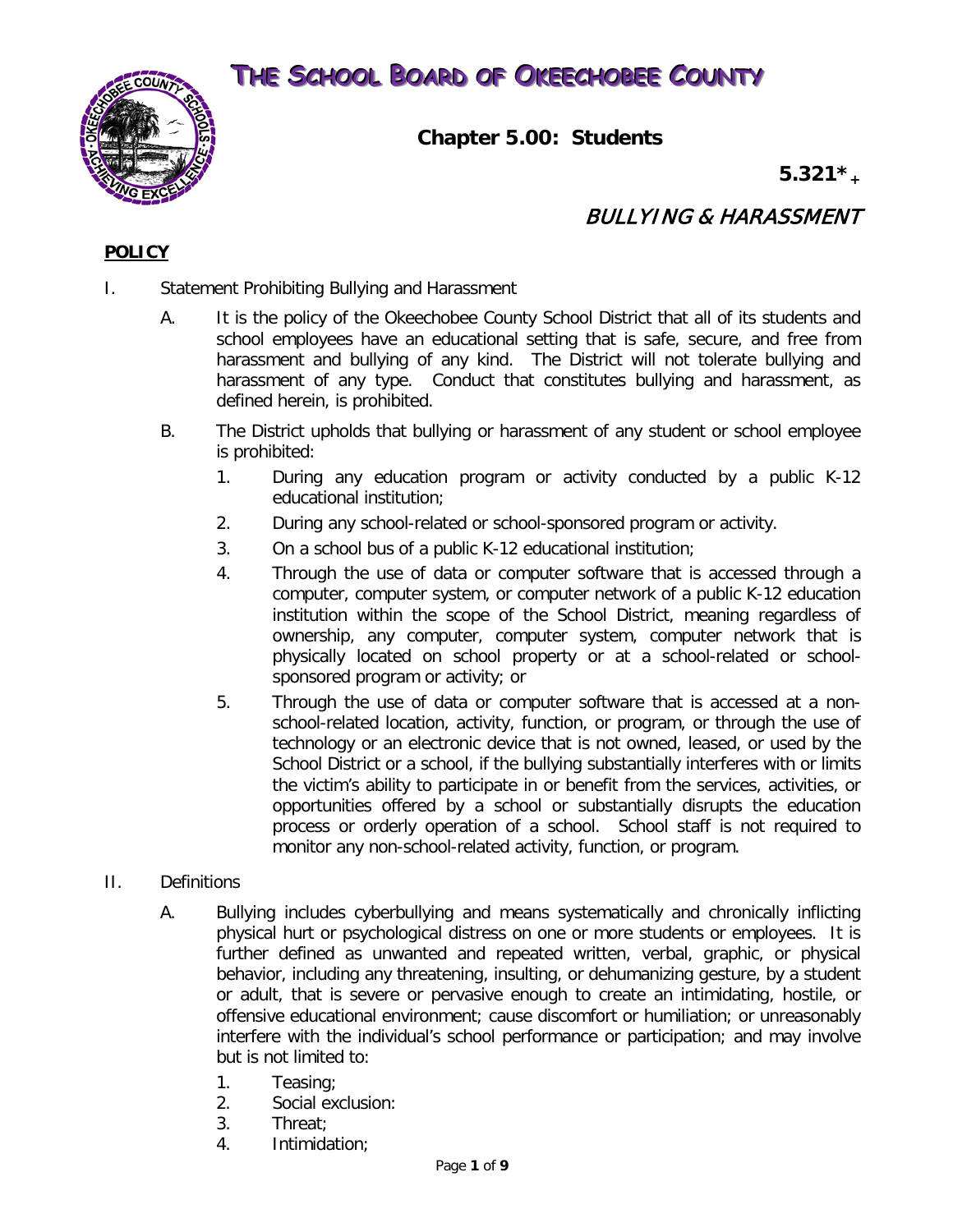- 5. Stalking;
- 6. Physical violence;
- 7. Theft;
- 8. Sexual, religious, disability, or racial/ethnic harassment;
- 9. Public or private humiliation; or
- 10. Destruction of property.

The term bullying shall include cyberbullying whether or not specifically stated.

- B. Cyberbullying means bullying through the use of technology or any electronic communication, which includes, but is not limited to, any transfer of signs, signals, writing, images, sounds, data or intelligence of any nature transmitted in whole or in part by a wire, radio, electromagnetic system, photoelectronic system, or photooptical system, including, but not limited to, electronic mail, internet communications, instant messages, or facsimile communications. Cyberbullying includes the creation of a webpage or weblog in which the creator assumes the identity of another person, or the knowing impersonation of another person as the author of posted content or messages, if the creation or impersonation creates any of the conditions enumerated in the definition of bullying. Cyberbullying also includes the distribution by electronic means of a communication to more than one person or the posting of material on an electronic medium that may be accessed by one or more persons, if the distribution or posting creates any of the conditions enumerated in the definition of bullying.
- C. Harassment means any threatening, insulting or dehumanizing gesture, use of data or computer software, or written, verbal, or physical conduct directed against a student or school employee that:
	- 1. Places a student or school employee in reasonable fear of harm to his/her person or damage to his/her property;
	- 2. Has the effect of substantially interfering with a student's educational performance, opportunities, or benefits; or
	- 3. Has the effect of substantially disrupting the orderly operation of a school.
- D. Bullying and harassment also encompass:
	- 1. Retaliation against a student or school employee by another student or school employee for asserting or alleging an act of bullying or harassment. Reporting an act of bullying or harassment that is not made in good faith is considered retaliation.
	- 2. Perpetuation of conduct listed in the definition of bullying (including cyberbullying) or harassment by an individual or group with intent to demean, dehumanize, embarrass, or cause emotional or physical harm to a student or school employee by:
		- a. Incitement or coercion;
		- b. Accessing or knowingly and willingly causing or providing access to data or computer software through a computer, computer system, or computer network within the scope of the District school system;
		- c. Acting in a manner that has an effect substantially similar to the effect of bullying or harassment.
- E. Cyberstalking, as defined in Florida Statute, means to engage in a course of conduct to communicate, or to cause to be communicated, words, images, or language by or through the use of electronic mail or electronic communication, directed at a specific person, causing substantial emotional distress to that person and serving no legitimate purpose.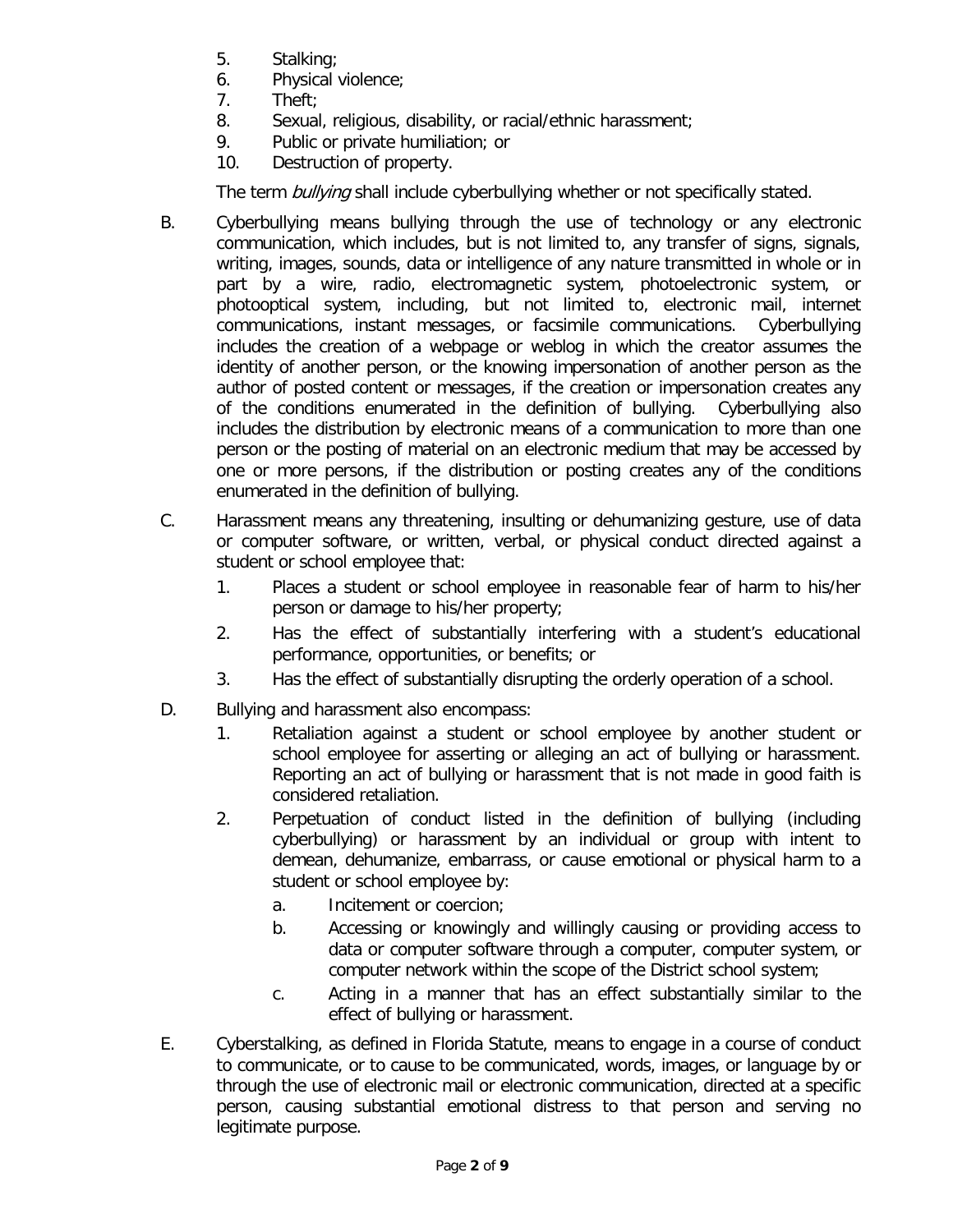- III. Behavior Standards
	- A. The Okeechobee County School District expects students to conduct themselves as appropriate for their levels of development, maturity, and demonstrated capabilities with a proper regard for the rights and welfare of other students and school staff, the educational purpose underlying all school activities, and the care of school facilities and equipment.
	- B. The District believes that standards for student behavior must be set cooperatively through interaction among the students, parents/legal guardians, staff, and community members producing an atmosphere that encourages students to grow in self-discipline. The development of this atmosphere requires respect for self and others, as well as for District and community property on the part of students, staff, and community members. Because students learn by example, school administrators, faculty, staff, and volunteers will demonstrate appropriate behavior, treat others with civility and respect, and refuse to tolerate bullying or harassment.
	- C. Students have the responsibility to conform to reasonable standards or socially acceptable behavior; respect the person, property, and rights of others; obey constituted authority; and respond to those who hold that authority as stated in the Code of Student Conduct.
- IV. Consequences for Committing, or Wrongful and Intentional Accusation of an Act of Bullying or Harassment
	- A. Concluding whether a particular action or incident constitutes a violation of this policy requires a determination based on all of the facts and surrounding circumstances. The physical location or time of access of a computer-related incident cannot be raised as a defense in any disciplinary action.
	- B. Consequences and appropriate remedial action for students who commit acts of bullying or harassment or for students found to have wrongfully and intentionally accused another as a means of bullying or harassment may range from positive behavioral interventions up to and including suspension or expulsion, as outlined in the Code of Student Conduct.
	- C. Consequences and appropriate remedial action for a school employee, found to have committed an act of bullying or harassment, or found to have wrongfully and intentionally accused another as a means of bullying or harassment, shall be determined in accordance with District policies, procedures, and agreements. Additionally, egregious acts of harassment by certified educators may result in a sanction against an educator's state issued certificate as stipulated in the *Code of* Ethics and Principles of Professional Conduct of the Education Profession in Florida.
	- D. Consequences and appropriate remedial action for a visitor or volunteer found to have committed an act of bullying or harassment, or found to have wrongfully and intentionally accused another as a means of bullying or harassment, shall be determined by the school administrator after consideration of the nature and circumstances of the act, including possible exclusion from school grounds, and, if appropriate, reported to appropriate laws enforcement officials.
- V. Reporting an Act of Bullying or Harassment
	- A. At each school, the principal or the principal's designee shall be responsible for receiving complaints alleging violations of this policy.
	- B. All school employees are required to report alleged violations of this policy to the principal or the principal's designee.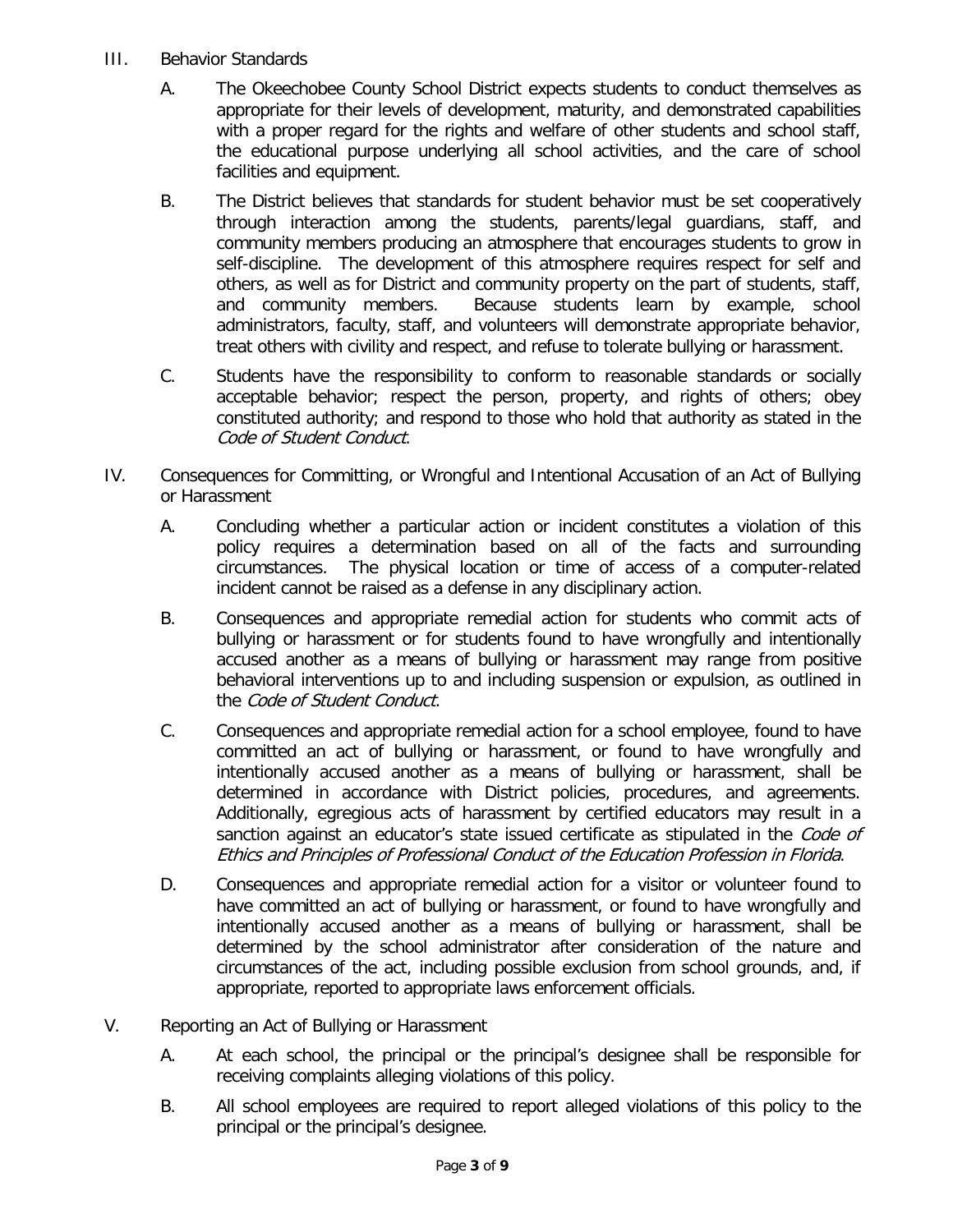- C. All other members of the school community, including students, parents/legal guardians, volunteers, and visitors are encouraged to report any act that may be a violation of this policy anonymously or in person to the principal or principal's designee.
- D. The principal of each school in the District shall establish and prominently publicize to students, staff, volunteers, and parents/legal guardians, how a report of bullying or harassment may be filed either in person or anonymously and how this report will be acted upon.
- E. The victim of bullying or harassment, anyone who witnessed the bullying or harassment, and anyone who has credible information that an act of bullying or harassment has taken place may file a report of bullying or harassment.
- F. A school employee, school volunteer, student, parent/legal guardian or other person who promptly reports in good faith an act of bullying or harassment to the appropriate school official and who makes this report in compliance with the procedures set forth in the District policy is immune from a cause of action for damages arising out of the reporting itself or any failure to remedy the reported incident.
- G. Submission of a good faith complaint or report of bullying or harassment will not affect the complainant or reporter's future employment, grades, learning or working environment, or work assignments.
- H. Any written or oral reporting of an act of bullying or harassment shall be considered an official means of reporting such act(s).
- I. Reports may be made anonymously, but formal disciplinary action may not be based solely on the basis of an anonymous report.
- VI. Investigation of a Report of Bullying or Harassment
	- A. The investigation of a reported act of bullying or harassment is deemed to be a school-related activity and shall begin with a report of such an act. Incidents that require a reasonable investigation when reported to appropriate school authorities shall include alleged incidents of bullying or harassment allegedly committed against a child while the child is en route to school aboard a school bus or at a school bus stop.
	- B. The principal or designee shall select an individual(s) trained in investigative procedures to initiate the investigation. The person may not be the accused perpetrator (harasser or bully) or victim.
	- C. Documented interviews of the victim, alleged perpetrator, and witnesses shall be conducted privately, separately, and shall be confidential. Each individual (victim, alleged perpetrator, and witnesses) will be interviewed separately and at no time will the alleged perpetrator and victim be interviewed together.
	- D. The investigator shall collect and evaluate the facts including but not limited to:
		- 1. Description of incident(s) occurred;
		- 2. Context in which the alleged incident(s) occurred;
		- 3. How often the conduct occurred;
		- 4. Whether there were past incidents or past continuing patterns of behavior;
		- 5. The relationship between the parties involved;
		- 6. The characteristics of parties involved, *i.e.*, grade, age;
		- 7. The identity and number of individuals who participated in bullying or harassing behavior.
		- 8. Where the alleged incident(s) occurred;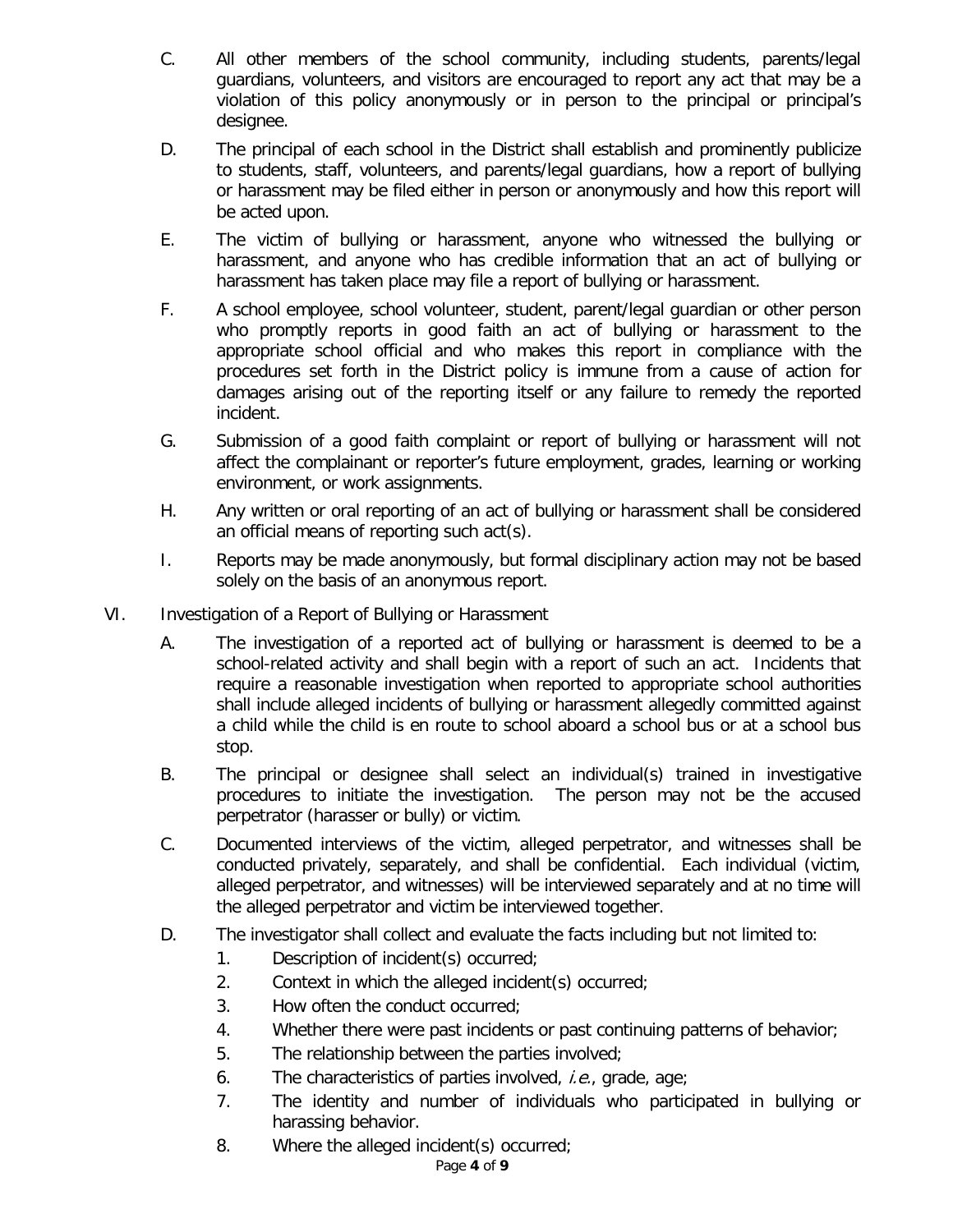- 9. Whether the conduct adversely affected the student's education or educational environment;
- 10. Whether the alleged victim felt or perceived an imbalance of power as a result of the reported incident; and
- 11. The date, time, and method in which the parents/legal guardians of all parties involved were contacted.
- E. Whether a particular action or incident constitutes a violation of this policy shall require a determination based on all the facts and surrounding circumstances and shall include:
	- 1. Recommended remedial steps necessary to stop the bullying and/or harassing behavior; and
	- 2. A written final report to the principal.
- F. The maximum of ten (10) school days shall be the limit for the initial filing of incidents and completion of the investigative procedural steps.
- G. The highest level of confidentiality possible will be upheld regarding the submission of a complaint or a report of bullying and/or harassment and the investigative procedures that follow.
- VII. Investigation to Determine Whether a Reported Act of Bullying or Harassment is Within the Scope of the District
	- A. The principal or designee will assign an individual(s) who is trained in investigative procedures to initiate an investigation of whether an act of bullying or harassment is within the scope of the School District.
	- B. The trained investigator(s) will provide a report on results of investigation with recommendations for the principal to make a determination if an act of bullying or harassment falls within the scope of the District.
		- 1. If it is within the scope of the District, a thorough investigation shall be conducted.
		- 2. If it is outside the scope of the District and determined a criminal act, the principal shall refer the incident(s) to appropriate law enforcement.
		- 3. If it is outside the scope of the District and determined not a criminal act, the principal or designee shall inform the parents/legal guardians of all students involved.
	- C. Users without web-filtering software or users with web-filtering software that is disabled shall be used when complaints of cyberbullying are investigated.
- VIII. Notification to Parents/Guardians of Incidents of Bullying or Harassment
	- A. Immediate notification to the parents/legal guardians of a victim of bullying or harassment.
		- 1. The principal, or designee, shall promptly report via telephone, personal conference, and/or in writing, the occurrence of any incident of bullying or harassment as defined by this policy to the parent or legal guardian of all students involved on the same day an investigation of the incident(s) has been initiated. Notification must be consistent with the student privacy rights under the applicable provisions of the Family Educational Rights and Privacy Act of 1974 (FERPA).
		- 2. If the bullying or harassment incident results in the perpetrator being charged with a crime, the principal, or designee, shall by telephone or in writing by first class mail, inform the parent/legal guardian of the victim(s)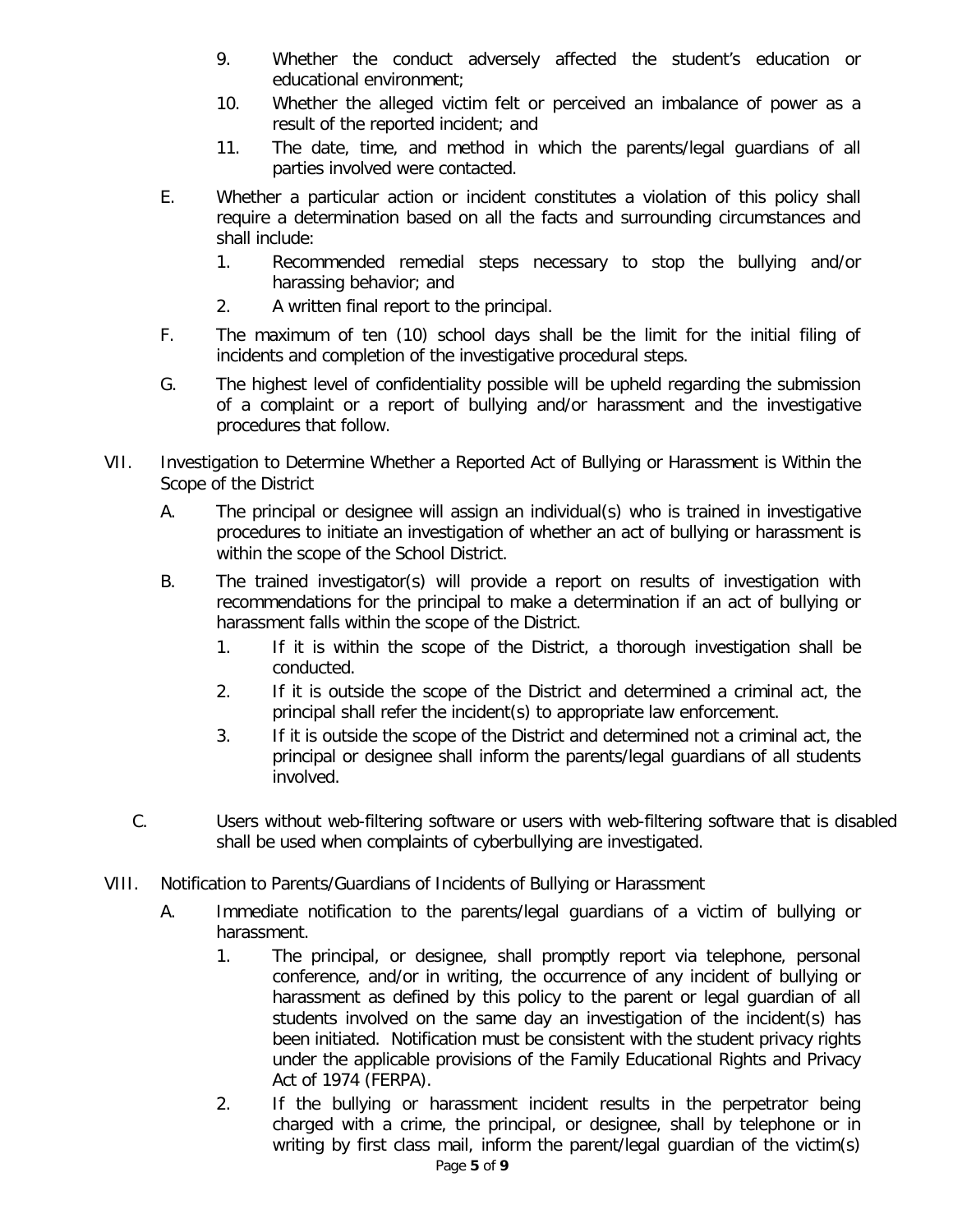involved in the bullying or harassment incident about the Unsafe School Choice Option (No Child Left Behind, Title IX, Part E, Subpart w, Section 9532) that states ". . . a student who becomes a victim of a violent criminal offense, as determined by State law, while in or on the grounds of a public elementary school or secondary school that the student attends, be allowed to attend a safe public elementary school or secondary school within the local educational agency, including a public charter school."

B. Immediate notification to the parents/legal guardians of the perpetrator of an act of bullying or harassment.

The principal, or designee, shall promptly report via telephone, personal conference, and/or in writing, the occurrence of any incident of bullying or harassment as defined by this policy to the parent or legal guardian of all students involved on the same day an investigation of the incident(s) has been initiated. Notification must be consistent with the student privacy rights under the applicable provisions of the Family Educational Rights and Privacy Act of 1974 (FERPA).

C. Notification to local agencies where criminal charges may be pursued.

Once the investigation has been completed and it has been determined that criminal charges may be pursued against the perpetrator, all appropriate local law enforcement agencies will be notified by telephone and/or in writing.

IX. Referral of Victims and Perpetrators of Bullying or Harassment for Counseling

When bullying or harassment is suspected or when a bullying or harassment incident is reported, counseling services shall be made available to the victim(s), perpetrator(s), and parents/guardians.

- A. The teacher or parent/legal guardian may request informal consultation with school staff (specialty staff,  $e.g.,$  school counselor, school psychologist) and/or crisis counselor to determine the severity of concern and appropriate steps to address the concern. The teacher may request that the involved student's parents or legal guardians are included.
- B. School personnel or the parent/legal guardian may refer a student to the schoolbased intervention team or equivalent school-based team with a problem-solving focus for consideration of appropriate services. Parent or legal guardian involvement shall be required when the student is referred to the school-based intervention team.
- C. If a formal discipline report or formal complaint is made, the principal or designee must refer the student(s) to the school-based intervention team for determination of counseling support and interventions. Parent or legal guardian involvement shall be required.
- D. A school-based component to address intervention and assistance shall be utilized by the intervention team. The school-based intervention team may recommend:
	- 1. Counseling and support to address the needs of the victims of bullying or harassment;
	- 2. Research-based counseling or interventions to address the behavior of the students who bully and harass others,  $e.g.,$  empathy training, anger management, small group counseling, and/or classroom training; and/or
	- 3. Research-based counseling or interventions which include assistance and support provided to parents/legal guardians, if deemed necessary or appropriate.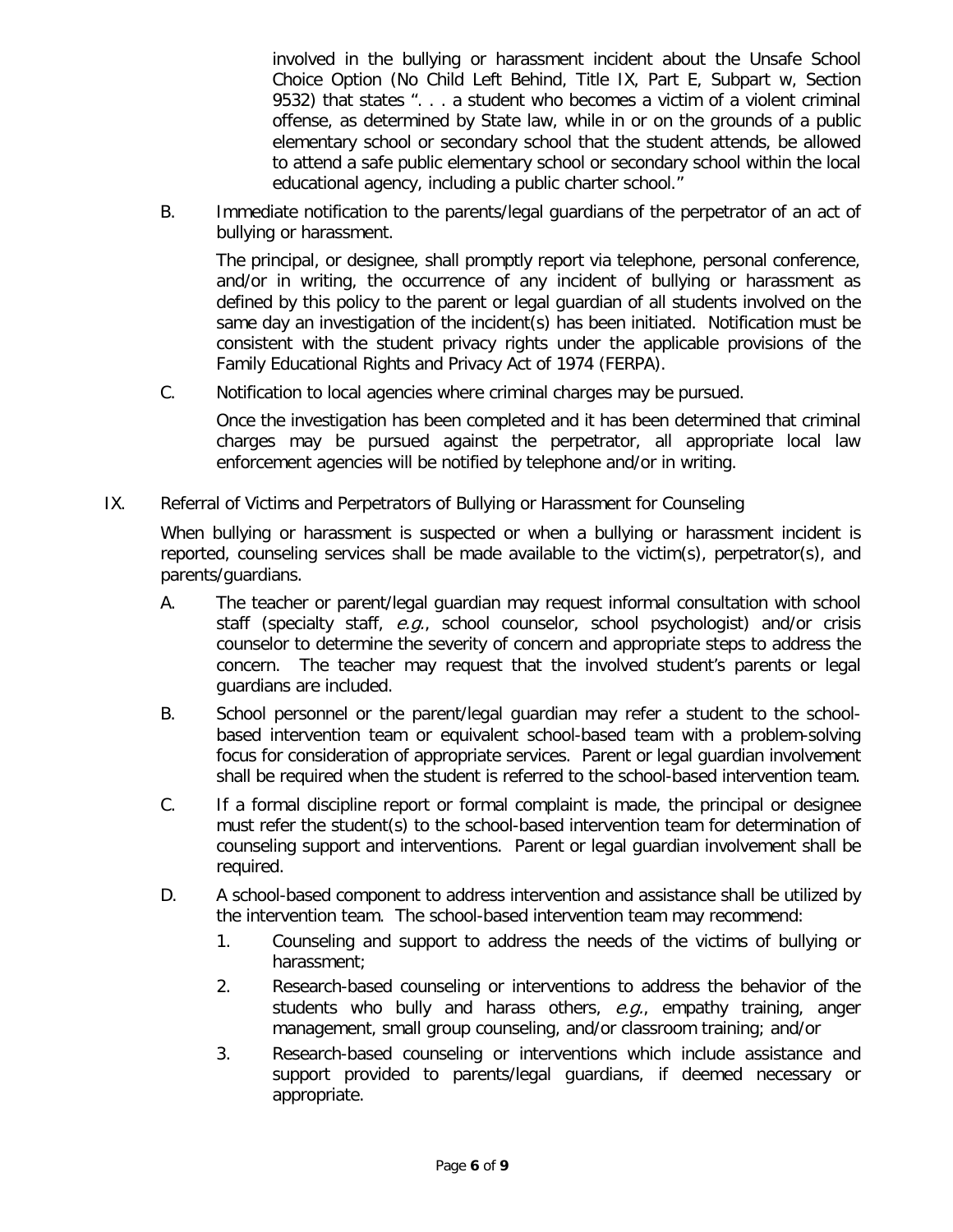- X. Reporting Incidents of Bullying and Harassment
	- A. Incidents of bullying or harassment shall be reported in the school's report of data concerning school safety and discipline data required under Florida Statute. The report shall include each incident of bullying or harassment and the resulting consequences, including discipline and referrals. Cyberbullying incidents shall be included within the bullying incidents category. The report shall also include each reported incident of bullying or harassment that did not meet the criteria of a prohibited act under this section with recommendations regarding such incidents.
	- B. The District will utilize Florida's School Environmental Safety Incident Reporting (SESIR) Statewide Report on School Safety and Discipline Data, which includes bullying and harassment as incident codes as well as bullying-related as a related element code.
		- 1. Bullying and/or harassment incidents shall be reported in SESIR with the bullying (BUL) or harassment (HAR) code. Unsubstantiated incidents of bullying or harassment shall be coded UBL or UHR.
		- 2. If the bullying/harassment results in any of the following SESIR incidents, the incident will be coded appropriately using the relevant incident code and the bullying-related code. Such incidents are:
			- a. Alcohol
			- b. Arson
			- c. Battery
			- d. Breaking and Entering
			- e. Disruption on Campus
			- f. Drug Sale/Distribution Excluding Alcohol
			- g. Drug Use/Possession Excluding Alcohol
			- h. Fighting
			- i. Homicide
			- j. Kidnapping
			- k. Larceny/Theft
			- l. Robbery
			- m. Sexual Battery
			- n. Sexual Harassment
			- o. Sexual Offenses
			- p. Threat/Intimidation
			- q. Trespassing
			- r. Tobacco
			- s. Vandalism
			- t. Weapons Possession
			- u. Other Major (Other major incidents that do not fit within the other definitions)
	- C. Discipline and referral data shall be recorded in Student Discipline/Referral Action Report and Automated Student Information System.
	- D. The District shall provide bullying incident, discipline, and referral data to the Florida Department of Education in the format requested, through Surveys 2, 3, and 5 from Education Information and Accountability Services, and at designated dates provided by the Department.
	- E. Data reporting on bullying, harassment, unsubstantiated bullying, unsubstantiated harassment, sexual harassment, and threat/intimidation incidents as well as any bullying-related incidents that have as a basis sex, race, or disability shall include the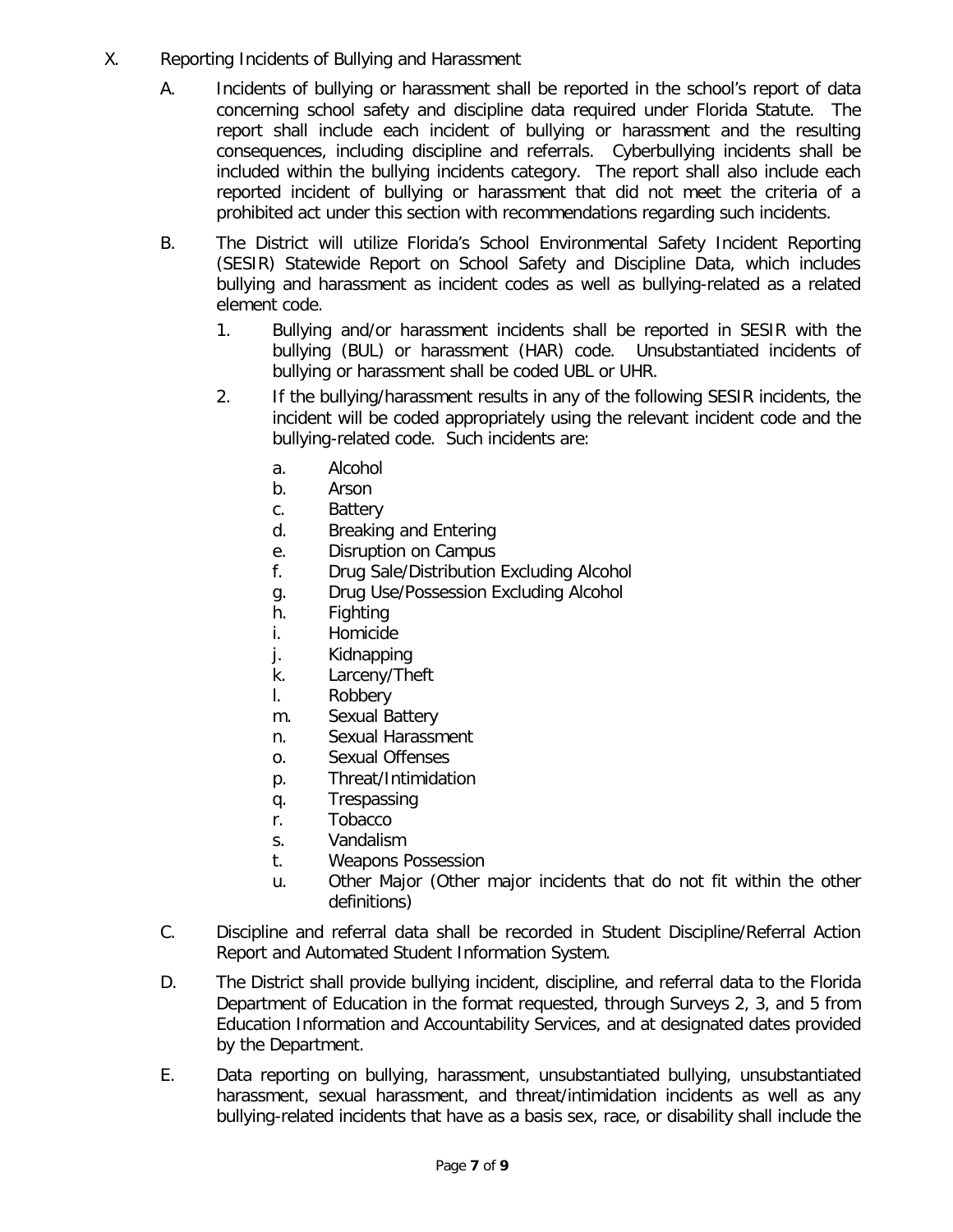incident basis. Victims of these offenses shall also have the incident basis (sex, race, or disability) noted in their student records.

- XI. Instruction on Identifying, Preventing, and Responding to Bullying or Harassment
	- A. The District shall ensure that schools sustain healthy, positive, and safe learning environments for all students. It is committed to maintain a social climate and social norms in all schools that prohibit bullying and harassment. This requires the efforts of everyone in the school environment – teachers; administrators; counselors; school nurses; other non-instructional staff such as bus driver, custodians, food service personnel, media specialists; parents/legal guardians; and students.
	- B. Students, parents/legal guardians, teachers, all non-instructional staff members, school administrators, counseling staff, and school volunteers shall be given instruction at a minimum on an annual basis on the District's policy and regulations against bullying and harassment. The instruction shall include evidence-based methods of preventing bullying and harassment as well as how to effectively identify and respond to bullying in schools.
	- C. The District shall establish a list of programs that provide instruction to students, parents, teachers, school administrators, counseling staff, and school volunteers on identifying, preventing, and responding to bullying and harassment including instruction on recognizing behaviors that lead to bullying and harassment and taking appropriate preventive action based on those observations. The list of authorized programs shall be available at each school, District offices, and on the District website.
- XII. Reporting to a Victim's Parents/Legal Guardians the Legal Actions Taken to Protect the Victim

The principal or designee shall by telephone, personal conference, and/or in writing report the occurrence of any incident of bullying or harassment as defined by this policy to the parent or legal guardian of all students involved on the same day an investigation of the incident has been initiated. According to the level of infraction, parents/legal guardians will be notified by telephone, personal conference, and/or writing of actions being taken to protect the child; the frequency of notification will depend on the seriousness of the bullying or harassment incident. Notification must be consistent with the student privacy rights under the applicable provisions of the Family Educational Rights and Privacy Act of 1974 (FERPA).

- XIII. Publicizing the Policy
	- A. At the beginning of each school year, the Superintendent or designee shall in writing, inform school staff, parents/legal guardians, or other persons responsible for the welfare of a student of the District's student safety and violence prevention policy.
	- B. Each District school shall provide notice to students and staff of this policy through appropriate references in the Code of Student Conduct and employee handbooks and through other reasonable means.
	- C. The Superintendent shall also make all contractors contracting with the District aware of this policy.
	- D. Each school principal shall develop an annual process for discussing the school district policy on bullying and harassment with students in a student assembly or other reasonable format.